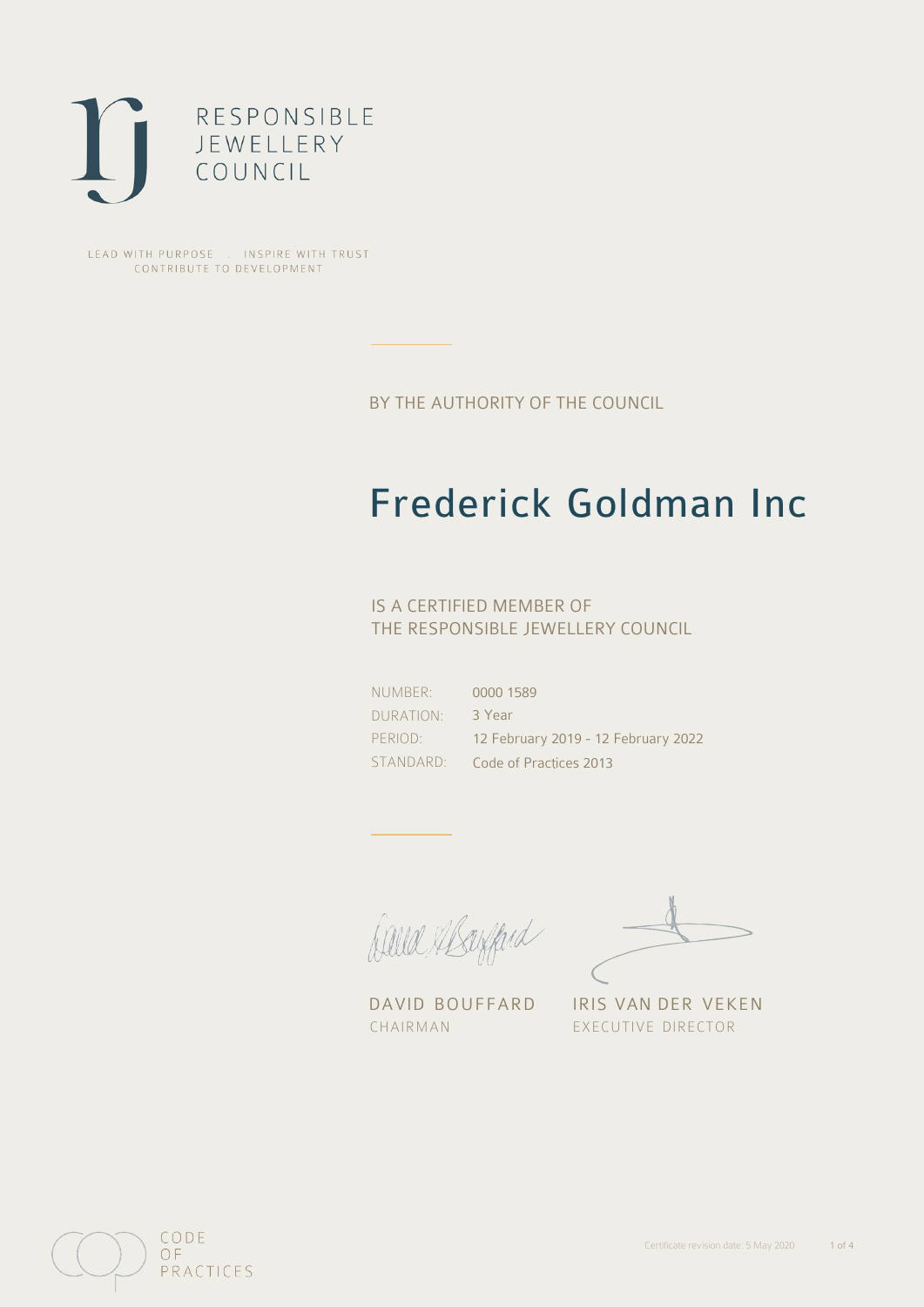

# **CERTIFICATION OVERVIEW**

| <b>MEMBERSHIP</b><br><b>FORUM</b>      | Jewellery and Watch Manufacturer and/or Wholesaler                                                                                                                                                                                                                                                                                                                                                         |  |  |
|----------------------------------------|------------------------------------------------------------------------------------------------------------------------------------------------------------------------------------------------------------------------------------------------------------------------------------------------------------------------------------------------------------------------------------------------------------|--|--|
| <b>AUDIT</b><br><b>DATE</b>            | 19 March 2021                                                                                                                                                                                                                                                                                                                                                                                              |  |  |
| <b>AUDIT</b><br><b>TYPE</b>            | Mid-term Review (onsite)                                                                                                                                                                                                                                                                                                                                                                                   |  |  |
| APPLICABLE<br><b>STANDARD</b>          | Code of Practices 2013                                                                                                                                                                                                                                                                                                                                                                                     |  |  |
| <b>ACCREDITED</b><br><b>AUDIT FIRM</b> | <b>SGS United Kingdom Limited</b>                                                                                                                                                                                                                                                                                                                                                                          |  |  |
| APPLICABLE<br><b>PROVISIONS</b>        | 1. General requirements: 1-4, except 3.2<br>2. Responsible supply chains and human rights: 5-12, except<br>6.2, 7.1, 9.3 & 11.3-4<br>3. Labour rights and working conditions: 13-20, except 17.3 &<br>19.3<br>4. Health, Safety and Environment: 21-25, except 21.10<br>Diamonds, gold and platinum group metal products: 26-28,<br>5.<br>except 27.2 & 28<br>6. Responsible mining sector: Not applicable |  |  |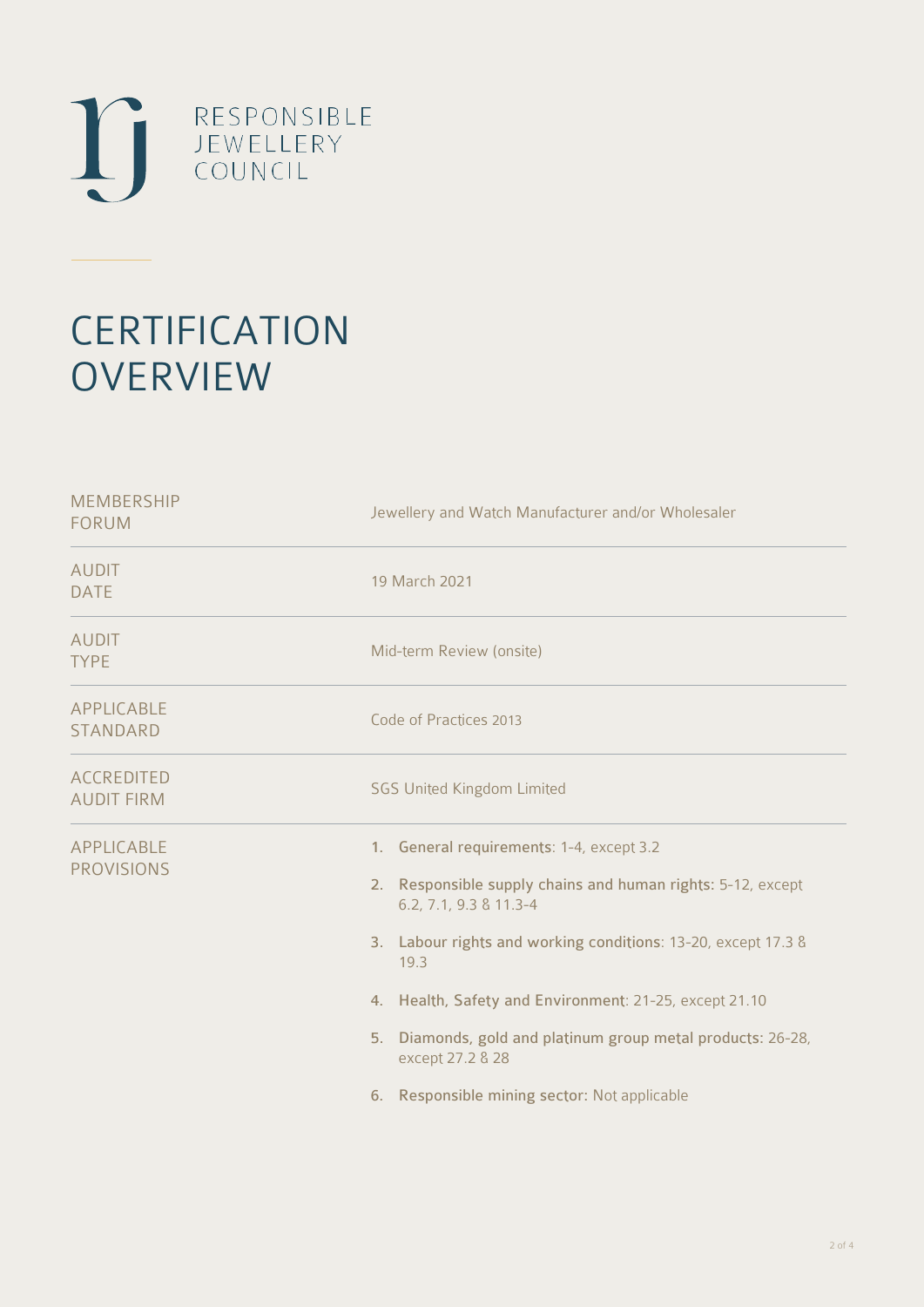| <b>PROVENANCE</b><br><b>CLAIMS</b>         | The supplier warrants that the gold has been supplied in accordance<br>with the Signet Responsible Sourcing Protocol (SRSP).      |                                                                                                                                                                                                                                                                                                         |  |
|--------------------------------------------|-----------------------------------------------------------------------------------------------------------------------------------|---------------------------------------------------------------------------------------------------------------------------------------------------------------------------------------------------------------------------------------------------------------------------------------------------------|--|
| <b>AUDITOR STATEMENT OF</b><br>CONFORMANCE | Based on the scope and findings of the certification audit, the member<br>has demonstrated a conformance level consistent with a: |                                                                                                                                                                                                                                                                                                         |  |
|                                            | 3 Year Certification                                                                                                              |                                                                                                                                                                                                                                                                                                         |  |
| <b>NEXT AUDIT TYPE</b>                     | MID-TERM REVIEW (within 12-24 months):                                                                                            |                                                                                                                                                                                                                                                                                                         |  |
|                                            |                                                                                                                                   | A. Mid-term review NOT required due to:                                                                                                                                                                                                                                                                 |  |
|                                            | certification period                                                                                                              | No anticipated changes to the certification scope during the                                                                                                                                                                                                                                            |  |
|                                            |                                                                                                                                   | <25 full time equivalent personnel                                                                                                                                                                                                                                                                      |  |
|                                            |                                                                                                                                   | Low risk of non-conformances due to management controls                                                                                                                                                                                                                                                 |  |
|                                            |                                                                                                                                   | Existence of parallel audits for schemes recognised by RJC                                                                                                                                                                                                                                              |  |
|                                            |                                                                                                                                   | Existence of rigorous internal audit programs                                                                                                                                                                                                                                                           |  |
|                                            |                                                                                                                                   | Strong internal controls ensuring effective review and closure<br>of corrective actions for non-conformances                                                                                                                                                                                            |  |
|                                            |                                                                                                                                   |                                                                                                                                                                                                                                                                                                         |  |
|                                            |                                                                                                                                   | B. Mid-term review (desktop only) required due to:                                                                                                                                                                                                                                                      |  |
|                                            | certification scope                                                                                                               | No impact on conformance levels from any changes to the                                                                                                                                                                                                                                                 |  |
|                                            |                                                                                                                                   | 2 or less minor non-conformances with critical provisions or 4<br>or less minor non-conformances in general identified by the<br>audit (not covered by parallel audits for schemes identified as<br>equivalent to RJC's) for an individual member in the mining<br>sector or a non-mining sector member |  |
|                                            |                                                                                                                                   | Possibility of remote verification of actions                                                                                                                                                                                                                                                           |  |
|                                            |                                                                                                                                   | No risk to critical provisions                                                                                                                                                                                                                                                                          |  |